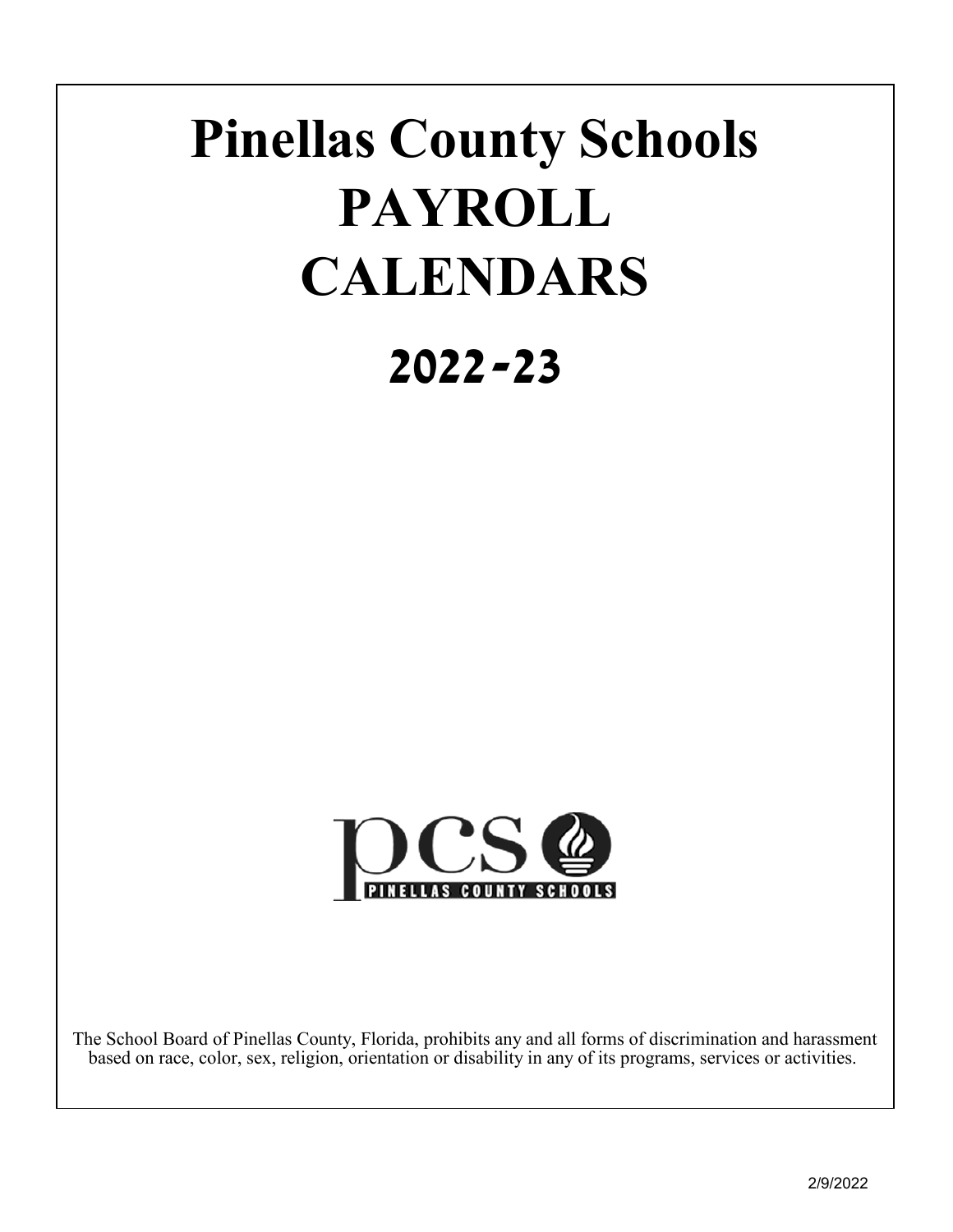INSTRUCTIONAL/ADMINISTRATIVE/PROFESSIONAL/TECHNICAL/SUPERVISORY

|                   |                                 |                               |                       |                         |                 |                | $\leftarrow$ PAY TYPES & MONTHS TO WORK $\rightarrow$ |                         |                     | <b>APPROVAL</b> |            |
|-------------------|---------------------------------|-------------------------------|-----------------------|-------------------------|-----------------|----------------|-------------------------------------------------------|-------------------------|---------------------|-----------------|------------|
| <b>RUN</b>        |                                 | PAY PERIOD                    | PAY                   | (27, 37, 47)            | (26, 38, P6)    | (35,36,45)     | (24, 28, 33, 34.44)                                   | (23, 29, P3)            | (SP)                | <b>DUE IN</b>   |            |
| <b>NUMBER</b>     | FROM TO                         |                               | <b>DATE</b>           | 12                      | 11.5 $(A)$      | 11             | 10.5                                                  | 10                      | on-site subs SYSTEM |                 |            |
|                   | <b>Fiscal Year Start Date -</b> |                               |                       | 07/01/22                | 07/01/22        | 07/18/22       | 07/25/22                                              | 08/01/22                | 08/10/22            |                 |            |
| 020               | 07/01                           | 07/08                         | 07/15/22              | $5*$                    | $5*$            |                |                                                       |                         |                     | 07/11           |            |
| 040               | 07/09                           | 07/22                         | 07/29                 | 10                      | 7(A)            | $5*$           |                                                       |                         |                     | 07/25           |            |
| 060               | 07/23                           | 08/05                         | 08/12                 | 10                      | 5(A)            | <b>10</b>      | $10 *$                                                | $5*$                    |                     | 08/08           |            |
| 080               | 08/06                           | 08/19                         | $08/26$ **            | 10                      | 10              | 10             | 10                                                    | 10                      | 8                   | 08/22           |            |
| 100               | 08/20                           | 09/02                         | 09/09                 | 10                      | 10              | <b>10</b>      | 10                                                    | 10                      | 10                  | 09/06           | (B)        |
| 120               | 09/03                           | 09/16                         | 09/23                 | 10                      | 10              | 10             | 10                                                    | 10                      | 9                   | 09/19           |            |
| 140               | 09/17                           | 09/30                         | 10/07                 | 10                      | 10              | 10             | <b>10</b>                                             | 10                      | 10                  | 10/03           |            |
| 160               | 10/01                           | 10/14                         | 10/21                 | 10                      | 10              | 10             | 10                                                    | 10                      | 10                  | 10/17           |            |
| 180               | 10/15                           | 10/28                         | 11/04                 | 10                      | 10              | <b>10</b>      | 10                                                    | 10                      | 9                   | 10/31           |            |
| 200               | 10/29                           | 11/11                         | 11/18                 | $10\,$                  | 10              | 10             | 10                                                    | 10                      | 10                  | 11/14           |            |
| 220               | 11/12                           | 11/25                         | 12/02                 | 8                       | 6               | 6              | 6                                                     | $6\overline{6}$         | $\overline{5}$      | 11/28           |            |
| 240               | 11/26                           | 12/09                         | 12/16                 | 10                      | 10              | 10             | 10                                                    | 10                      | 10                  | 12/12           |            |
| 260               | 12/10                           | 12/23                         | 12/30                 | 10                      | 10              | 10             | 10                                                    | 10                      | 9                   | 12/22           | (B)        |
| 280               | 12/24                           | 01/06                         | 01/13/23              | $\overline{2}$          | $\overline{2}$  | $\overline{2}$ | $\overline{c}$                                        | $\overline{2}$          | $\boldsymbol{0}$    | 01/09           |            |
| 300               | 01/07                           | 01/20                         | 01/27                 | 10                      | $\overline{9}$  | $\overline{9}$ | 9                                                     | 9                       | 9                   | 01/23           |            |
| 320               | 01/21                           | 02/03                         | 02/10                 | 10                      | 10              | 10             | 10                                                    | 10                      | 10                  | 02/06           |            |
| 340               | 02/04                           | 02/17                         | 02/24                 | 10                      | 10              | 10             | 10                                                    | 10                      | 10                  | 02/20           |            |
| 360               | 02/18                           | 03/03                         | 03/10                 | 10                      | 10              | 10             | 10                                                    | 10                      | 9                   | 03/06           |            |
| 380               | 03/04                           | 03/17                         | 03/24                 | $\overline{7}$          | $6\overline{6}$ | 6              | 6                                                     | $7\phantom{.0}$         | $\overline{5}$      | 03/20           |            |
| 400               | 03/18                           | 03/31                         | 04/07                 | 10                      | 10              | 10             | 10                                                    | 10                      | 9                   | 04/03           |            |
| 420               | 04/01                           | 04/14                         | 04/21                 | 10                      | 10              | 10             | 9                                                     | 9                       | 9                   | 04/17           |            |
| 440               | 04/15                           | 04/28                         | 05/05                 | 10                      | 10              | 10             | 10                                                    | 10                      | 10                  | 05/01           |            |
| 460               | 04/29                           | 05/12                         | $05/19$ **            | 10                      | 10              | 10             | 10                                                    | 10                      | 10                  | 05/15           |            |
| 480               | 05/13                           | 05/26                         | 06/02                 | 10                      | 10              | 10             | 10                                                    | 10(C)                   | 9                   | 05/30           | <b>(B)</b> |
| 500               | 05/27                           | 06/09                         | 06/16                 | 10                      | 10              | 10(C)          | $4($ C)                                               |                         |                     | 06/12           |            |
| 520               | 06/10                           | 06/23                         | 06/30                 | 10                      | 10              |                |                                                       |                         |                     | 06/26           |            |
| 540               | 06/24                           | 06/30                         | 07/14/23              | 5                       | 5               |                |                                                       |                         |                     | 06/29           | (B)        |
|                   |                                 |                               |                       | 247                     | 235             | 218            | 206                                                   | 198                     | 180                 |                 |            |
|                   |                                 | <b>Fiscal Year End Date -</b> |                       | 06/30/23                | 06/30/23        | 06/09/23       | 06/01/23                                              | 05/26/23                | 05/25/23            |                 |            |
| <b>PAID</b>       |                                 |                               |                       |                         |                 |                |                                                       |                         |                     |                 |            |
| <b>HOLIDAYS</b>   |                                 |                               | <b>EQUALIZED DAYS</b> |                         |                 |                |                                                       |                         |                     |                 |            |
| SEPT 5            |                                 |                               | $JUL$ 4               | $\mathbf{1}$            | $\mathbf{1}$    |                |                                                       |                         |                     |                 |            |
| <b>NOV 24</b>     |                                 |                               | <b>NOV 21, 22</b>     |                         | $\overline{2}$  | $\overline{2}$ | $\overline{2}$                                        | $\overline{2}$          |                     |                 |            |
| <b>DEC 26</b>     |                                 |                               | NOV 23, 25            | $\mathfrak{2}$          | $\overline{2}$  | $\overline{c}$ | 2                                                     | 2                       |                     |                 |            |
| JAN 2             |                                 | <b>DEC 27 - JAN 6</b>         |                       | $\bf{8}$                | $\sqrt{8}$      | 8              | 8                                                     | 8                       |                     |                 |            |
| <b>MAR 16 (D)</b> |                                 |                               | <b>JAN 16</b>         |                         | 1               | 1              | 1                                                     | 1                       |                     |                 |            |
| <b>MAR 17</b>     |                                 | <b>MAR 13 - MAR 17</b>        |                       | $\overline{\mathbf{3}}$ | $\overline{4}$  | $\overline{4}$ | $\overline{4}$                                        | $\overline{\mathbf{3}}$ |                     |                 |            |
| <b>MAY 29 (D)</b> |                                 |                               | APR <sub>7</sub>      |                         |                 |                | 1                                                     | 1                       |                     |                 |            |
|                   |                                 | <b>Flexible Scheduling</b>    |                       |                         | 8               |                |                                                       |                         |                     |                 |            |
|                   |                                 |                               |                       | 14                      | 26              | 17             | 18                                                    | 17                      | 0                   |                 |            |
|                   |                                 |                               | <b>Checks Paid -</b>  | 26.1                    | 26.1            | 23.5           | 22.4                                                  | 21.5                    |                     |                 |            |

**\* 12- and 11.5-month employees will receive 60% times their biweekly pay (5 days plus July 4). 11-month employees will receive 50% times their biweekly pay. 10.5-month administrators will receive 100% times their biweekly pay. 10-month teachers will receive 50% times their biweekly pay.** 

**\*\* Health insurance deductions begin on 08/26/22 and end on 05/19/23.**

**(A) 11.5-month employees will receive a normal biweekly check on 07/29/22 and 08/12/22.**

**(B) Online approvals due in by 12:00 noon. Approvals due in by 5:00 p.m. on all other dates.**

**(C) The five 12-month option summer pay dates for 10-month teachers are 6/16/23, 6/30/23, 7/14/23, 7/28/23 and 8/11/23 The four 12-month option summer pay dates for 10.5-month administrators are 6/16/23, 6/30/23, 7/14/23 and 7/28/23 The two 12-month option summer pay dates for 11-month administrators are 6/30/23 and 7/14/23**

**(D) March 16, 2023 is a paid holiday for 10-month employees only. May 29, 2023 is a paid holiday for 10.5-, 11-, 11.5 and 12-month employees only. All employees have six paid holidays.** 2/9/2022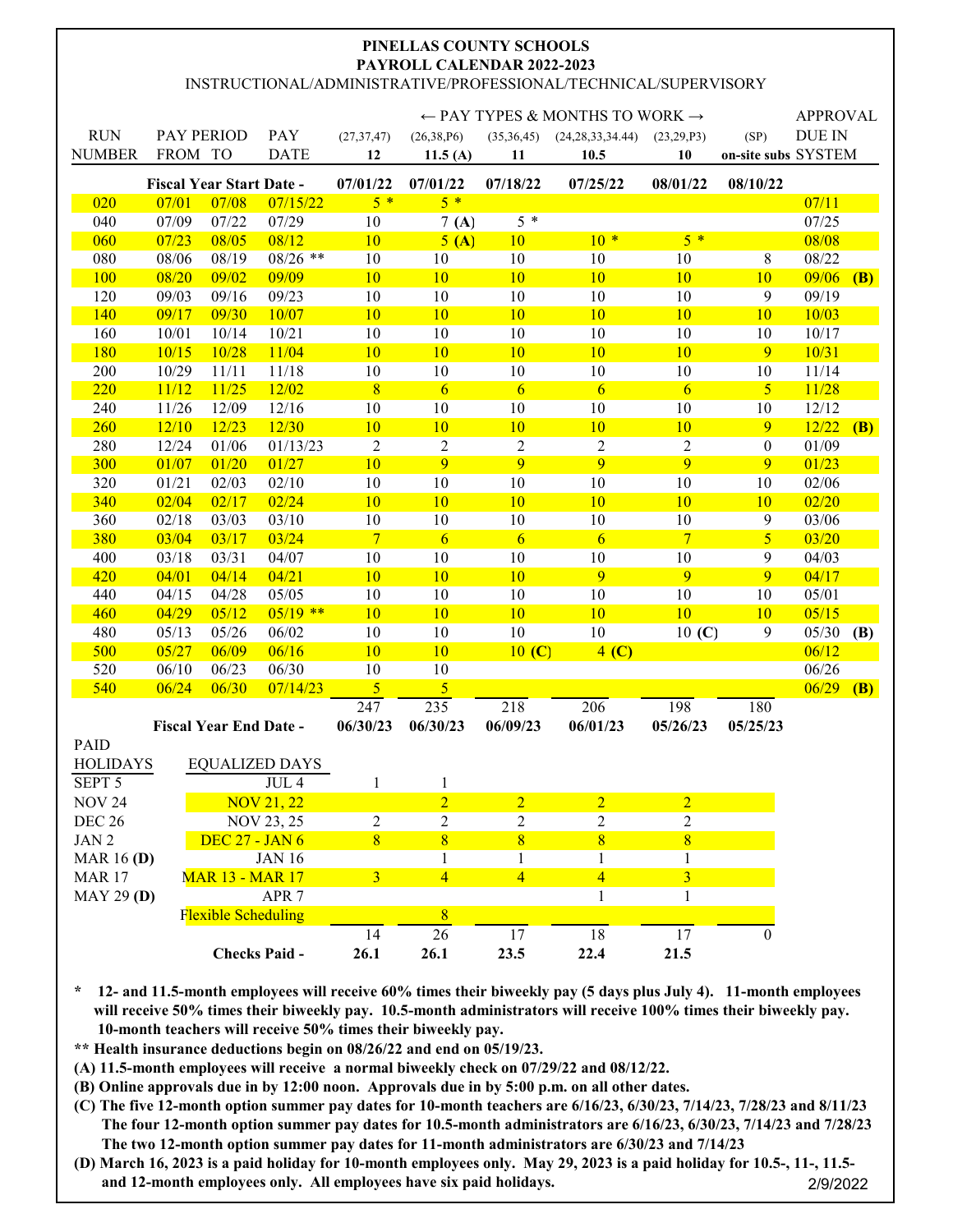#### **PAYROLL CALENDAR 2022-2023** SUPPORTING SERVICES **PINELLAS COUNTY SCHOOLS**

|                           |             |                               |                                           |                 |                          |                |                 | $\leftarrow$ PAY TYPES & MONTHS TO WORK $\rightarrow$ |                |                          | <b>APPROVAL</b> |
|---------------------------|-------------|-------------------------------|-------------------------------------------|-----------------|--------------------------|----------------|-----------------|-------------------------------------------------------|----------------|--------------------------|-----------------|
| <b>RUN</b>                | PAY PERIOD  |                               | PAY                                       | (57, 67, 77)    | (56)                     | (55, 65, 75)   | (53, 73)        | (63)                                                  | (61)           | (81, 82, 85) DUE IN      |                 |
| <b>NUMBER</b>             | <b>FROM</b> | <b>TO</b>                     | <b>DATE</b>                               | 12              | 11.5 $(A)$               | 11             | 10(C)           | <b>10-FSM</b>                                         | 9-FSA          |                          | 9-BD SYSTEM     |
|                           |             | Fiscal Year Start Date -      |                                           | 07/01/22        | 07/01/22                 |                |                 | 07/18/22 08/01/22 08/02/22 08/05/22 08/02/22          |                |                          |                 |
| 010                       | 07/01       | 07/01                         | 07/08/22                                  | $1 *$           | $1 *$                    |                |                 |                                                       |                |                          | $07/05$ (B)     |
| 030                       | 07/02       | 07/15                         | 07/22                                     | 9               | $\overline{9}$           |                |                 |                                                       |                |                          | 07/18           |
| 050                       | 07/16       | 07/29                         | 08/05                                     | 10              | 2(A)                     | $10*$          |                 |                                                       |                |                          | 08/01           |
| 070                       | 07/30       | 08/12                         | 08/19                                     | 10              | 10                       | 10             | $10 *$          | $9*$                                                  | $6*$           | $9 *$                    | 08/15           |
| 090                       | 08/13       | 08/26                         | $09/02$ **                                | 10              | 10                       | 10             | 10              | 10                                                    | 10             | 10                       | 08/29           |
| 110                       | 08/27       | 09/09                         | 09/16                                     | 10              | 10                       | 10             | <b>10</b>       | 10                                                    | 10             | 10                       | 09/12           |
| 130                       | 09/10       | 09/23                         | 09/30                                     | 10              | 10                       | 10             | 10              | 10                                                    | 10             | 10                       | 09/26           |
| 150                       | 09/24       | 10/07                         | 10/14                                     | 10              | 10                       | 10             | 10              | 10                                                    | 10             | 10                       | 10/10           |
| 170                       | 10/08       | 10/21                         | 10/28                                     | 10              | 10                       | 10             | 10              | 10                                                    | 10             | 9                        | 10/24           |
| 190                       | 10/22       | 11/04                         | 11/10                                     | 10              | 10                       | 10             | 10              | 10                                                    | 10             | 10                       | $11/07$ (B)     |
| 210                       | 11/05       | 11/18                         | 11/25                                     | 10              | 10                       | 10             | 10              | 10                                                    | 10             | 10                       | $11/18$ (B)     |
| 230                       | 11/19       | 12/02                         | 12/09                                     | 8               | $6\overline{6}$          | $\overline{6}$ | $\overline{6}$  | $\overline{6}$                                        | 6              | 6                        | 12/05           |
| 250                       | 12/03       | 12/16                         | 12/23                                     | 10              | 10                       | 10             | 10              | 10                                                    | 10             | 10                       | 12/19           |
| 270                       | 12/17       | 12/30                         | 01/06/23                                  | $6\overline{6}$ | $\overline{6}$           | $\overline{6}$ | $\overline{5}$  | $\sqrt{5}$                                            | 5              | 5                        | $12/23$ (B)     |
| 290                       | 12/31       | 01/13                         | 01/20                                     | 6               | 6                        | 6              | 6               | 6                                                     | 6              | 6                        | $01/17$ (B)     |
| 310                       | 01/14       | 01/27                         | 02/03                                     | 10              | 9                        | 9              | 9               | 9                                                     | 9              | 9                        | 01/30           |
| 330                       | 01/28       | 02/10                         | 02/17                                     | 10              | $10\,$                   | 10             | 10              | 10                                                    | $10\,$         | 10                       | 02/13           |
| 350                       | 02/11       | 02/24                         | 03/03                                     | <b>10</b>       | 10                       | 10             | 10              | 10                                                    | 10             | 9                        | 02/27           |
| 370                       | 02/25       | 03/10                         | 03/17                                     | 10              | $10\,$                   | 10             | 10              | 10                                                    | 10             | 10                       | $03/10$ (B)     |
| 390                       | 03/11       | 03/24                         | 03/31                                     | $7\phantom{.0}$ | $6\overline{6}$          | 6              | $7\phantom{.0}$ | $\overline{7}$                                        | $\overline{7}$ | 6                        | 03/27           |
| 410                       | 03/25       | 04/07                         | 04/14                                     | 10              | 10                       | 10             | $\overline{9}$  | 9                                                     | 9              | 9                        | 04/10           |
| 430                       | 04/08       | 04/21                         | 04/28                                     | 10              | 10                       | 10             | 10              | 10                                                    | 10             | <b>10</b>                | 04/24           |
| 450                       | 04/22       | 05/05                         | 05/12                                     | 10              | 10                       | 10             | 10              | 10                                                    | 10             | 10                       | 05/08           |
| 470                       | 05/06       | 05/19                         | $05/26$ **                                | 10              | 10                       | 10             | <b>10</b>       | <b>10</b>                                             | 10             | <b>10</b>                | 05/22           |
| 490                       | 05/20       | 06/02                         | 06/09                                     | 10              | 10                       | 10             | $\overline{4}$  | 5                                                     | 5              | $\overline{4}$           | 06/05           |
| 510                       | 06/03       | 06/16                         | 06/23                                     | 10              | 10                       | 5              |                 |                                                       |                |                          | 06/19           |
| 530                       | 06/17       | 06/30                         | 07/07/23                                  | 10              | 10                       |                |                 |                                                       |                |                          | $06/28$ (B)     |
|                           |             |                               |                                           | 247             | 235                      | 218            | 196             | 196                                                   | 193            | 192                      |                 |
|                           |             | <b>Fiscal Year End Date -</b> |                                           | 06/30/23        | 06/30/23                 | 06/09/23       |                 | $05/25/23$ $05/26/23$                                 | 05/26/23       | 05/25/23                 |                 |
| PAID                      |             |                               |                                           |                 |                          |                |                 |                                                       |                |                          |                 |
| <b>HOLIDAYS</b><br>SEPT 5 |             |                               | <b>EQUALIZED DAYS</b><br>JUL <sub>4</sub> |                 |                          |                |                 |                                                       |                |                          |                 |
| <b>NOV 24</b>             |             |                               | $-$ OCT 17                                | 1               | 1                        |                |                 |                                                       |                | $\mathbf{1}$             |                 |
| <b>DEC 26</b>             |             |                               | NOV 21 - 25                               | $\overline{c}$  | $\overline{4}$           | 4              | $\overline{4}$  | 4                                                     | 4              | $\overline{4}$           |                 |
| JAN 2                     |             | DEC 23 - DEC 30               |                                           | $\overline{4}$  | $\overline{4}$           | $\overline{4}$ | $\overline{5}$  | $\overline{5}$                                        | $\overline{5}$ | $\overline{5}$           |                 |
| MAR 16 $(D)$              |             |                               | <b>JAN 2 - JAN 6</b>                      | 4               | $\overline{\mathcal{A}}$ | 4              | $\overline{4}$  | 4                                                     | $\overline{4}$ | $\overline{\mathcal{L}}$ |                 |
| <b>MAR 17</b>             |             |                               | <b>JAN 16</b>                             |                 |                          | $\mathbf{1}$   | $\mathbf{1}$    | $\mathbf{1}$                                          | $\mathbf{1}$   | $\mathbf{1}$             |                 |
| MAY 29 (D)                |             |                               | <b>FEB 20</b>                             |                 |                          |                |                 |                                                       |                | 1                        |                 |
|                           |             | <b>MAR 13 - MAR 17</b>        |                                           | $\overline{3}$  | $\overline{4}$           | $\overline{4}$ | $\overline{3}$  | $\overline{3}$                                        | $\overline{3}$ | 3 <sup>1</sup>           |                 |
|                           |             |                               | <b>MAR 20</b>                             |                 |                          |                |                 |                                                       |                | 1                        |                 |
|                           |             |                               | APR <sub>7</sub>                          |                 |                          |                | $\mathbf{1}$    | $\mathbf{1}$                                          | $\mathbf{1}$   | $\mathbf{1}$             |                 |
|                           |             | Flexible Scheduling           |                                           |                 | 8                        |                |                 |                                                       |                |                          |                 |
|                           |             |                               |                                           | 14              | 26                       | 17             | 18              | 18                                                    | 18             | 21                       |                 |
|                           |             |                               | <b>Checks Paid -</b>                      | 26.1            | 26.1                     | 23.5           | 21.4            | 21.4                                                  | 21.1           | 21.3                     |                 |

**\* 12- and 11.5-month employees will receive 10% times their biweekly pay. 11-month, 10-month support and 10-month support PCS police will receive 100% times their biweekly pay. 9-month food service will receive 60% times their biweekly pay. Food service managers and bus drivers will receive 90% times their biweekly pay. \*\* Health insurance deductions begin on 09/02/22 and end on 05/26/23.**

- **(A) 11.5-month employees will receive a normal biweekly check on 08/05/22.**
- **(B) Online approvals due in by 12:00 noon. Approvals due in by 5:00 p.m. on all other dates.**
- **(C) 10-month support and 10-month PCS police will follow this pay schedule.**
- **(D) March 16, 2023 is a paid holiday for 9- and 10-month employees only. May 29, 2023 is a paid holiday for 11-, 11.5 and 12-month employees only. All employees have six paid holidays.** 2/9/2022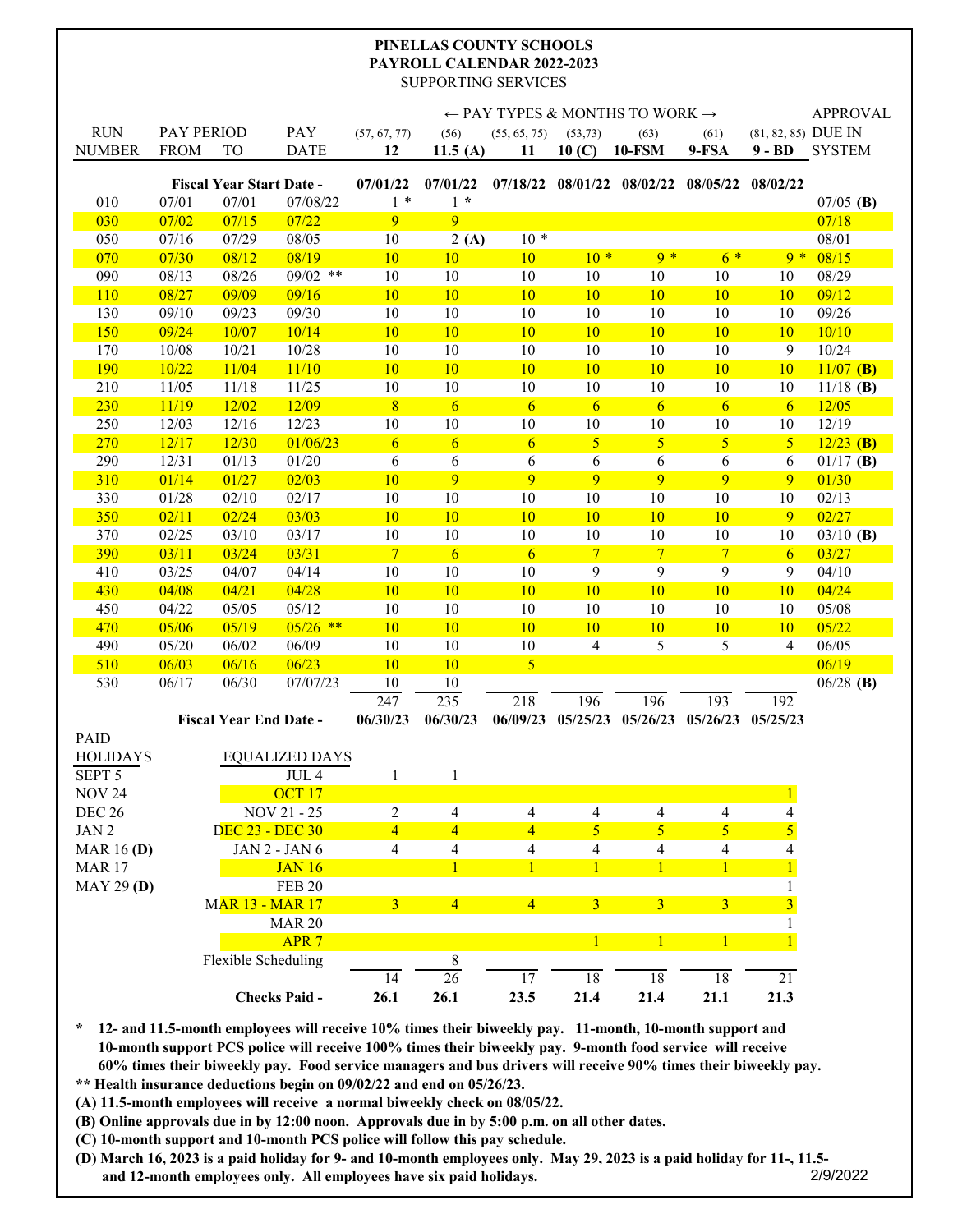# **PAYROLL CALENDAR 2022-2023** ADULT AND VOCATIONAL HOURLY/CONTRACTED SERVICES **PINELLAS COUNTY SCHOOLS**

| <b>RUN</b><br><b>NUMBER</b> | PAYROLL PERIOD<br><b>FROM</b> | TО    | <b>PAY DATE</b> | <b>ONLINE</b><br>APPROVAL<br><b>DUE IN</b><br><b>SYSTEM</b> |     |
|-----------------------------|-------------------------------|-------|-----------------|-------------------------------------------------------------|-----|
|                             |                               |       |                 |                                                             |     |
| 060                         | 07/01                         | 07/31 | 08/12           | 08/08                                                       |     |
| 100                         | 08/01                         | 08/31 | 09/09           | 09/06                                                       | (B) |
| <b>150</b>                  | 09/01                         | 09/30 | 10/14           | 10/10                                                       |     |
| 190                         | 10/01                         | 10/31 | 11/10           | 11/07                                                       |     |
| 230                         | 11/01                         | 11/30 | 12/09           | 12/05                                                       |     |
| 280                         | 12/01                         | 12/31 | 01/13/23        | 01/09/23                                                    |     |
| <b>320</b>                  | 01/01                         | 01/31 | 02/10           | 02/06                                                       |     |
| 360                         | 02/01                         | 02/28 | 03/10           | 03/06                                                       |     |
| 410                         | 03/01                         | 03/31 | 04/14           | 04/10                                                       |     |
| 450                         | 04/01                         | 04/30 | 0.5/12          | 05/08                                                       |     |
| 490                         | 05/01                         | 05/31 | 06/09           | 06/05                                                       |     |
| 540                         | 06/01                         | 06/30 | 07/14           | 06/29                                                       | (B) |

**(B) Online approvals due in by 12:00 noon. Approvals due in by 5:00 p.m. on all other dates.**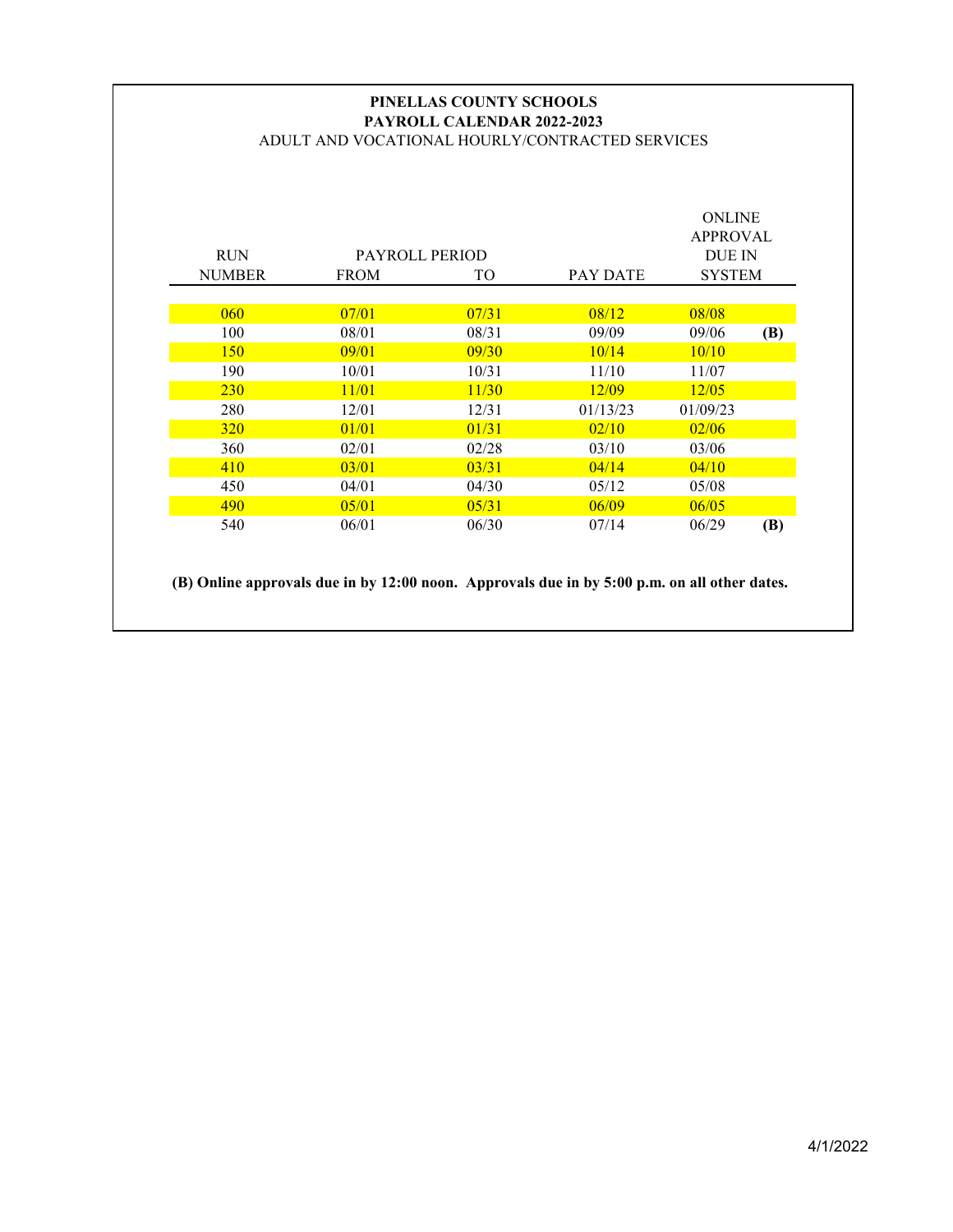#### DEDUCTION SCHEDULE **PINELLAS COUNTY SCHOOLS PAYROLL CALENDAR 2022-2023**

# HEALTH, LIFE, INCOME PROTECTION, TAX DEFERRED ANNUITY, 457 DEFERRED COMPENSATION PLAN, ROTH CONTRIBUTIONS, DEPENDENT CARE, HEALTH FSA ACCOUNT, CHARITABLE DEDUCTIONS, VOLUNTARY BENEFITS AND FLORIDA PREPAID COLLEGE

| <b>SUPPORTING</b> |
|-------------------|
| <b>SERVICES</b>   |
|                   |
| 09/02/22          |
| 09/16             |
| 09/30             |
| 10/14             |
| 10/28             |
| 11/10             |
| 11/25             |
| 12/09             |
| 12/23             |
| 01/06/23          |
| 01/20             |
| 02/03             |
| 02/17             |
| 03/03             |
| 03/17             |
| 03/31             |
| 04/14             |
| 04/28             |
| 05/12             |
| 05/26/23          |
|                   |

#### ACHIEVA CREDIT UNION DEDUCTIONS

ALL PAY DATES THAT HAVE **SIX** OR MORE SCHEDULED DAYS OF PAY WILL HAVE A DEDUCTION.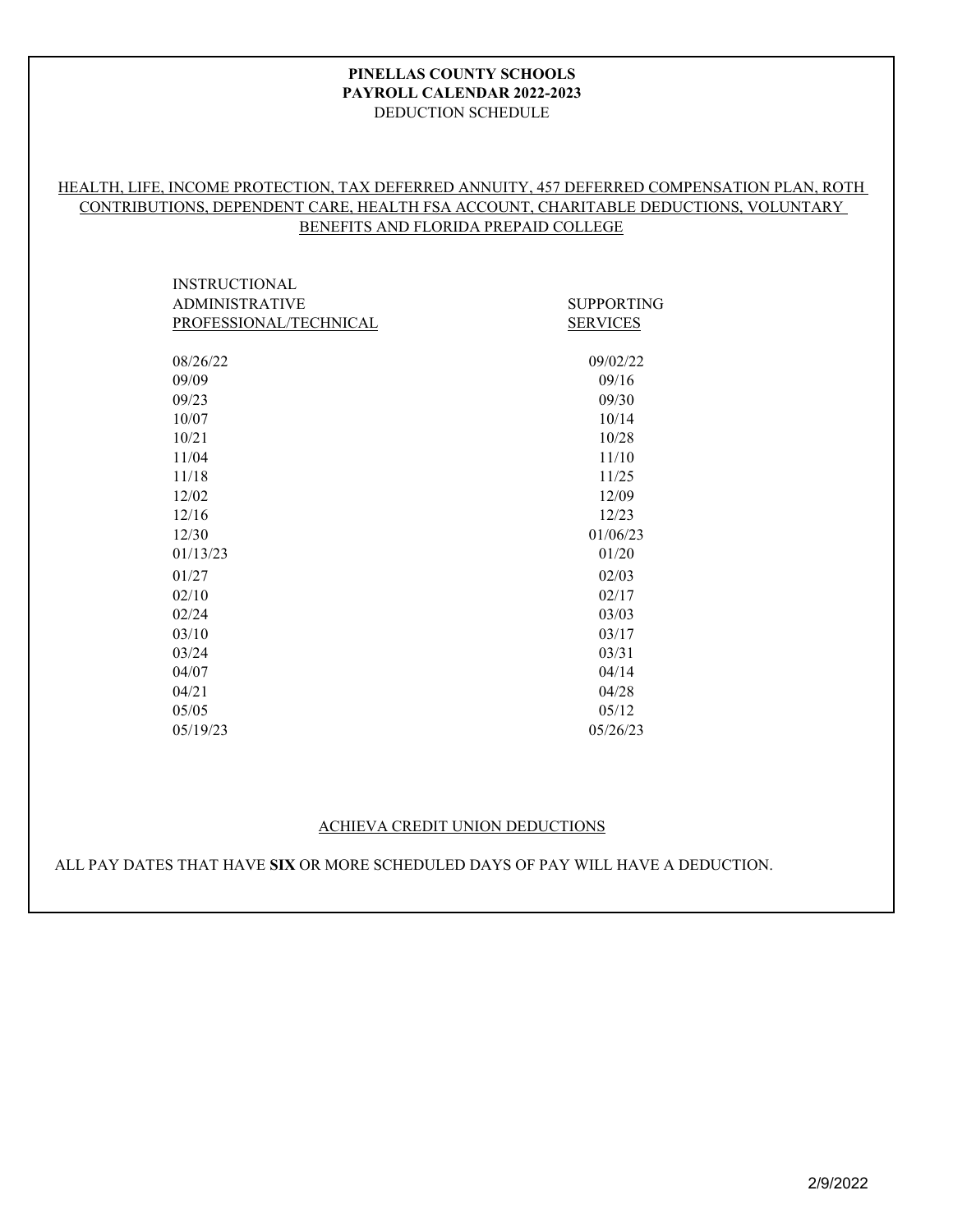#### ASSOCIATION DUES DEDUCTION SCHEDULE **PAYROLL CALENDAR 2022-2023 PINELLAS COUNTY SCHOOLS**

| <b>CLASS/SUBCLASS DEDUCTION</b>           |                                                                                                       | PERSONNEL                                         | <b>DEDUCTION DATE(S)</b>                                                                                                        | <b>NUMBER</b>              | <b>AMOUNT</b><br>OF PAYS DEDUCTED <sup>*</sup>                |
|-------------------------------------------|-------------------------------------------------------------------------------------------------------|---------------------------------------------------|---------------------------------------------------------------------------------------------------------------------------------|----------------------------|---------------------------------------------------------------|
| 94005                                     | P.C.T.A.                                                                                              | <b>INSTRUCTIONAL</b>                              | $8/26/2022 - 5/19/2023$                                                                                                         | 20                         | @\$34.50                                                      |
| 94006                                     | P.C.T.A.                                                                                              | <b>JOB SHARE,</b><br>PROVISIONAL, ETC.            | $8/26/2022 - 5/19/2023$                                                                                                         | 20                         | @ \$17.25                                                     |
| 94010                                     | P.E.S.P.A.                                                                                            | <b>SUPPORTING SERVICES</b>                        | $9/2/2022 - 5/26/2023$                                                                                                          | 20                         | @ \$16.99                                                     |
| 94015                                     | F.P.S.U.                                                                                              | PLANT OPERATIONS<br>MAINTENANCE, ETC.             | 7/22/2022 - 7/7/2023                                                                                                            | 26                         | @ varies                                                      |
| 94015                                     | F.P.S.U.                                                                                              | <b>BUS DRIVERS &amp; FOOD SERVICE</b>             | $9/2/2022 - 5/26/2023$                                                                                                          | 20                         | @ varies                                                      |
| 94016                                     | <b>F.P.S.U. PART-TIME</b>                                                                             | PLANT OPERATIONS<br>MAINTENANCE, ETC.             | 7/22/2022 - 7/7/2023                                                                                                            | 26                         | @ varies                                                      |
| 94016                                     | <b>F.P.S.U. PART-TIME</b>                                                                             | <b>BUS DRIVERS &amp; FOOD SERVICE</b>             | $9/2/2022 - 5/26/2023$                                                                                                          | 20                         | @ varies                                                      |
| 94017                                     | C.O.P.E.                                                                                              | PLANT OPERATIONS<br>MAINTENANCE, ETC.             | 7/22/2022 - 7/7/2023                                                                                                            | 26                         | @ varies                                                      |
| 94017                                     | C.O.P.E.                                                                                              | <b>BUS DRIVERS &amp; FOOD SERVICE</b>             | $9/2/2022 - 5/26/2023$                                                                                                          | 20                         | @ varies                                                      |
| 94022                                     | F.O.P.                                                                                                | <b>PCS POLICE</b>                                 | 7/22/2022 -<br>7/7/2023                                                                                                         | 26                         | @ \$13.85                                                     |
| 94023                                     | F.O.P. AD&D                                                                                           | <b>PCS POLICE</b>                                 | 7/22/2022 - 7/7/2023                                                                                                            | 26                         | $(a)$ \$ 16.16                                                |
| 94050                                     | P.A.B.S.E.                                                                                            | INSTRUCTIONAL/ADMIN<br><b>SUPPORTING SERVICES</b> | $8/26/2022 - 5/19/2023$<br>9/2/2022<br>$-5/26/2023$                                                                             | 20<br>20                   | @\$3.00<br>@\$1.50                                            |
| 94055                                     | P.A.S.A.                                                                                              | <b>ADMINISTRATORS</b>                             | $8/26/2022 - 5/19/2023$                                                                                                         | 20                         | @\$6.00                                                       |
| 94060                                     | P.C.E.P.A.                                                                                            | ELEMENTARY PRINCIPALS                             | 8/26/2022                                                                                                                       | 1                          | $@$ \$25.00                                                   |
| 94065                                     | N.E.A.P.A.C.                                                                                          | SUPPORTING SERVICE (P.E.S.P.A) 4/28/2023          |                                                                                                                                 | 1                          | @\$10.00                                                      |
| 94065                                     | N.E.A.P.A.C.                                                                                          | INSTRUCTIONAL (P.C.T.A)                           | 5/5/2023                                                                                                                        | 1                          | @\$10.00                                                      |
| 94025<br>94030<br>94032<br>94035<br>94040 | F.A.S.A.<br>$F.A.S.A. + N.A.E.S.P.$<br>N.A.E.S.P.<br>$F.A.S.A. + N.A.S.S.P.$<br>$F.A.S.A. + A.A.S.A.$ | <b>ADMINISTRATORS</b>                             | 8/26/2022 - 5/19/2023<br>8/26/2022 - 5/19/2023<br>$8/26/2022 - 5/19/2023$<br>$8/26/2022 - 5/19/2023$<br>$8/26/2022 - 5/19/2023$ | 20<br>20<br>20<br>20<br>20 | @\$12.90<br>@\$24.65<br>@\$11.75<br>@\$25.40<br>$(a)$ \$35.90 |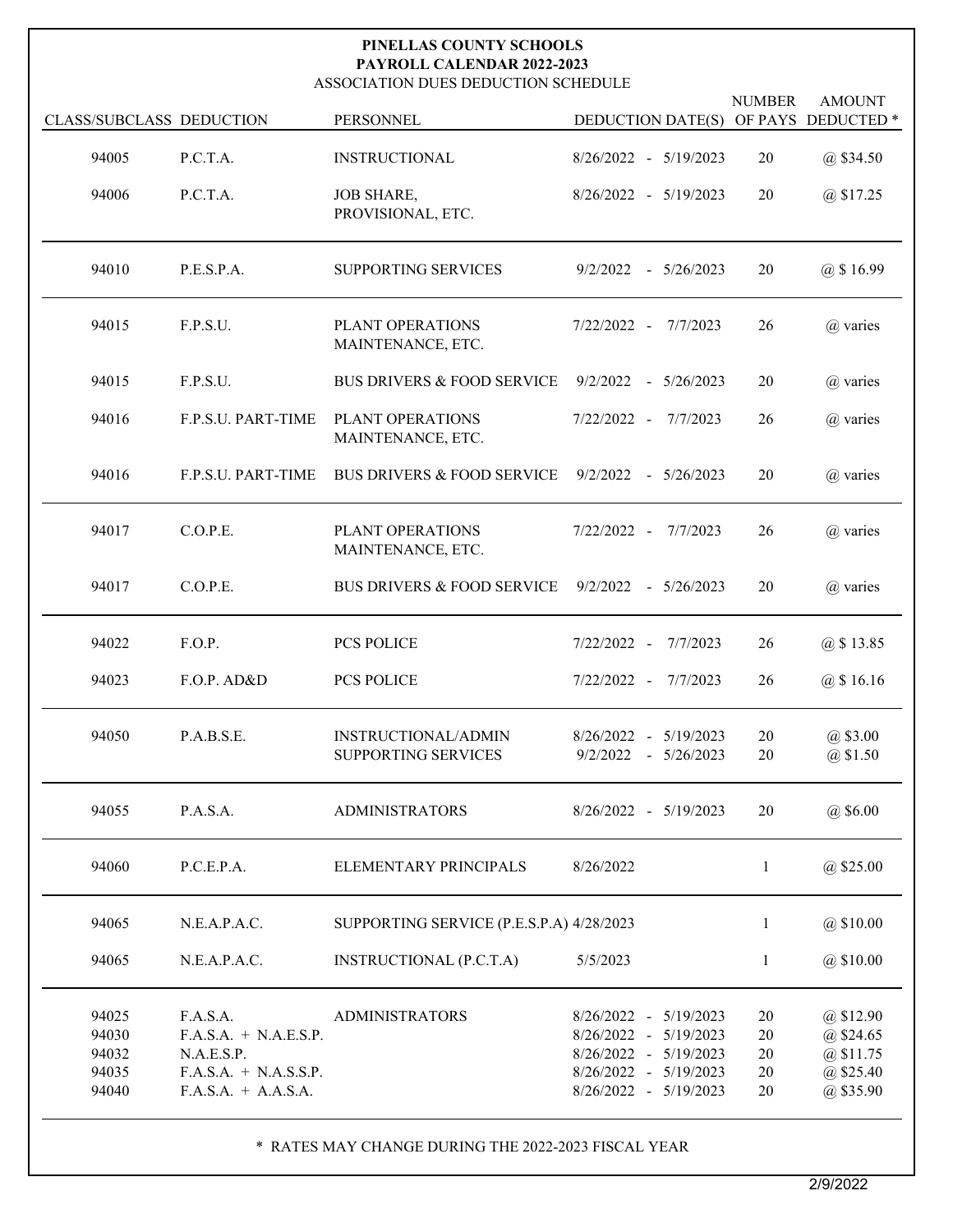# PAY DATE CALCULATIONS **ADMINISTRATIVE/PROFESSIONAL/TECHNICAL**

|                                                                                                   |                                   | 10.5-MONTH INSTRUCTIONAL/ASST PRINCIPAL/PROF/TECHNICAL - PAY TYPE 24, ,33, 44                                                                                                                                                               |  |  |
|---------------------------------------------------------------------------------------------------|-----------------------------------|---------------------------------------------------------------------------------------------------------------------------------------------------------------------------------------------------------------------------------------------|--|--|
| Bi weekly Pay                                                                                     | $=$                               | Annual Salary $\div$ 22.4 Paychecks                                                                                                                                                                                                         |  |  |
| 1st Paycheck<br>21 Paychecks<br>Last Paycheck                                                     | $=$<br>$=$<br>$=$                 | 100% x biweekly pay<br>(08/12/22)<br>21 biweekly pays<br>$(08/26/22)$ -<br>(06/02/23)<br>Annual - $(1st pay + 21$ biweekly pays)<br>(06/16/23)                                                                                              |  |  |
|                                                                                                   |                                   | 10.5-MONTH INSTRUCTIONAL/ASSISTANT PRINCIPAL 12-MONTH OPTION - PAY TYPE 28,34                                                                                                                                                               |  |  |
| Bi weekly Pay                                                                                     | $\hspace{1.6cm} = \hspace{1.6cm}$ | Annual Salary $\div$ 26.4 Paychecks                                                                                                                                                                                                         |  |  |
| 1st Paycheck<br>21 Paychecks<br>Last Paycheck<br>12-Month Option                                  | $=$<br>$=$<br>$=$<br>$=$          | 100% x biweekly pay<br>(08/12/22)<br>21 biweekly pays<br>$(08/26/22)$ -<br>(06/02/23)<br>Annual - $(1st pay + 21$ biweekly pays)<br>(06/16/23)<br>12-month option disbursed over four checks<br>$(6/16/23, 6/30/23, 7/14/23$ and $7/28/23)$ |  |  |
|                                                                                                   |                                   | 11-MONTH ADMINISTRATIVE/PROFESSIONAL/TECHNICAL - PAY TYPES 35 & 45                                                                                                                                                                          |  |  |
| Bi weekly Pay                                                                                     | $=$                               | Annual Salary $\div$ 23.5 Paychecks                                                                                                                                                                                                         |  |  |
| 1st Paycheck<br>22 Paychecks<br>Last Paycheck                                                     | $=$<br>$=$<br>$=$                 | 50% x biweekly pay<br>(07/29/22)<br>22 biweekly pays<br>$(08/12/22)$ - $(06/02/23)$<br>Annual - (1st pay + 22 biweekly pays)<br>(06/16/23)                                                                                                  |  |  |
|                                                                                                   |                                   | 11-MONTH ASSISTANT PRINCIPAL 12-MONTH OPTION - PAY TYPE 36                                                                                                                                                                                  |  |  |
| Bi weekly Pay                                                                                     | $=$                               | Annual Salary $\div$ 25.5 Paychecks                                                                                                                                                                                                         |  |  |
| 1st Paycheck<br>22 Paychecks<br>Last Paycheck<br>12-Month Option                                  | $=$<br>$=$<br>$=$<br>$=$          | 50% x biweekly pay<br>(07/29/22)<br>22 biweekly pays<br>$(08/12/22)$ - $(06/02/23)$<br>Annual - (1st pay + 22 biweekly pays)<br>(06/16/23)<br>12-month option disbursed over two checks<br>$(6/30/23$ and $7/14/23)$                        |  |  |
| <u>11.5- &amp; 12-MONTH ADMINISTRATIVE/PROFESSIONAL/TECHNICAL - PAY TYPES 37, 38, 39 &amp; 47</u> |                                   |                                                                                                                                                                                                                                             |  |  |
| Bi weekly Pay                                                                                     | $=$                               | Annual Salary $\div$ 26.1 Paychecks                                                                                                                                                                                                         |  |  |
| 1st Paycheck<br>25 Paychecks<br>Last Paycheck                                                     | $=$<br>$=$<br>=                   | 60% x biweekly pay<br>(07/15/22)<br>25 biweekly pays<br>(07/29/22)<br>(06/30/23)<br>$\sim$<br>Annual - $(1st Pay + 25 biweekly pays)$<br>(07/14/23)                                                                                         |  |  |
|                                                                                                   |                                   |                                                                                                                                                                                                                                             |  |  |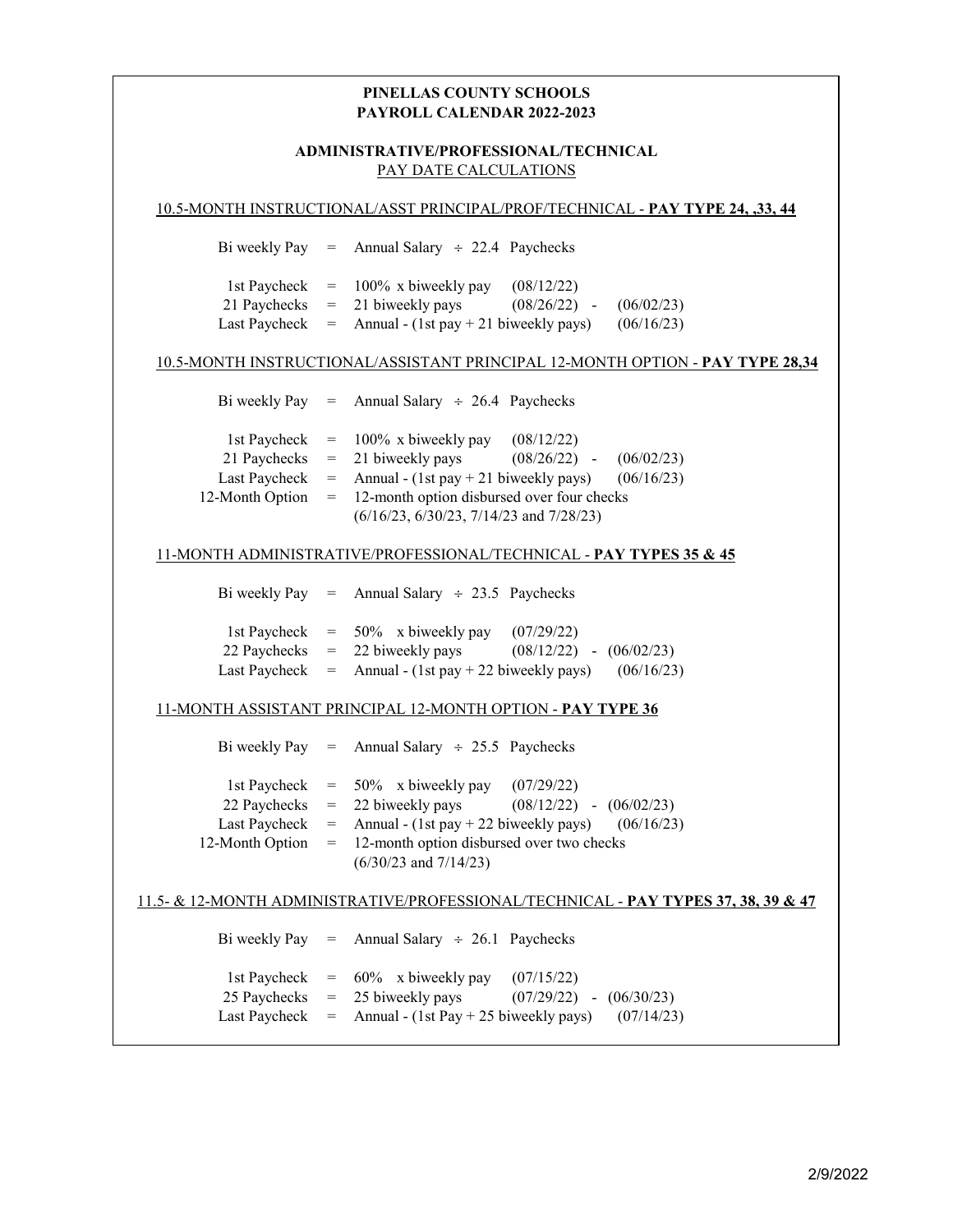# **INSTRUCTIONAL** PAY DATE CALCULATIONS

#### 10-MONTH TEACHERS - **PAY TYPE 23**

|  | Daily Rate = Annual Salary $\div$ 198 Contract Days<br>Bi weekly Pay = Annual Salary $\div$ 21.5 Paychecks                                                                                    |
|--|-----------------------------------------------------------------------------------------------------------------------------------------------------------------------------------------------|
|  | (08/12/22)<br>1st Paycheck $= 50\%$ x biweekly pay<br>20 Paychecks $= 20$ biweekly pays<br>$(08/26/22)$ - $(05/19/23)$<br>Last Paycheck = Annual - $(1st Pay + 20biweekly pays)$ $(06/02/23)$ |

#### 10-MONTH TEACHERS 12-MONTH OPTION - **PAY TYPE 29**

|                 | Daily Rate = Annual Salary $\div$ 198 Contract Days  |                             |  |  |
|-----------------|------------------------------------------------------|-----------------------------|--|--|
|                 | Bi weekly Pay = Annual Salary $\div$ 26.5 Paychecks  |                             |  |  |
|                 |                                                      |                             |  |  |
|                 | 1st Paycheck $= 50\%$ x biweekly pay $(08/12/22)$    |                             |  |  |
|                 | $20$ Paychecks $= 20$ biweekly pays                  | $(08/26/22)$ - $(05/19/23)$ |  |  |
| Last Paycheck   | $=$ Annual - (1st Pay + 20 biweekly pays) (06/02/23) |                             |  |  |
| 12-Month Option | $=$ 12-month option disbursed over five checks       |                             |  |  |
|                 | $(6/16/23, 6/30/23, 7/14/23, 7/28/23$ and $8/11/23)$ |                             |  |  |
|                 |                                                      |                             |  |  |

#### 11.5-MONTH TEACHERS - **PAY TYPE 26**

|  | Daily Rate = Annual Salary $\div$ 235 Contract Days                |                             |  |
|--|--------------------------------------------------------------------|-----------------------------|--|
|  | Bi weekly Pay = Annual Salary $\div$ 26.1 Paychecks                |                             |  |
|  |                                                                    |                             |  |
|  | 1st Paycheck $= 60\%$ x biweekly pay $(07/15/22)$                  |                             |  |
|  | 25 Paychecks $=$ 25 biweekly pays                                  | $(07/29/22)$ - $(06/30/23)$ |  |
|  | Last Paycheck $=$ Annual - (1st Pay + 25 biweekly pays) (07/14/23) |                             |  |
|  |                                                                    |                             |  |

#### 12-MONTH TEACHERS - **PAY TYPE 27**

| Daily Rate | $=$ Annual Salary $\div$ 247 Contract Days<br>Bi weekly Pay = Annual Salary $\div$ 26.1 Paychecks                                                 |                                           |  |
|------------|---------------------------------------------------------------------------------------------------------------------------------------------------|-------------------------------------------|--|
|            | 1st Paycheck $= 60\%$ x biweekly pay<br>$25$ Paychecks $= 25$ biweekly pays<br>Last Paycheck $=$ Annual - (1st Pay + 25 biweekly pays) (07/14/23) | (07/15/22)<br>$(07/29/22)$ - $(06/30/23)$ |  |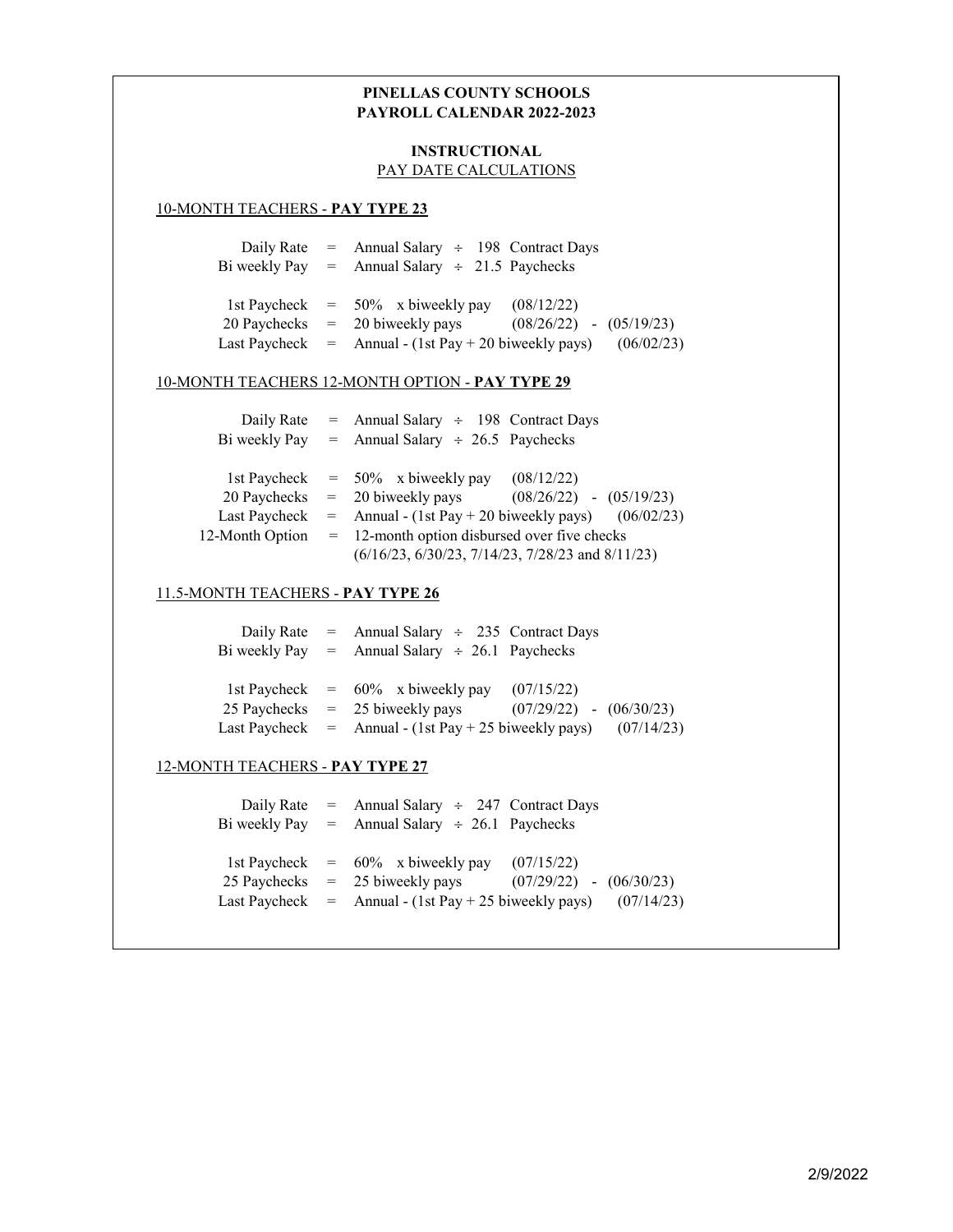# **SUPPORTING SERVICES** PAY DATE CALCULATIONS

#### 10-MONTH SUPPORTING SERVICE/PCS POLICE - PAY TYPE 53 & 73

| Annualized Salary | $=$ Hours/day x 196 days x hourly rate                  |                             |            |
|-------------------|---------------------------------------------------------|-----------------------------|------------|
|                   | Bi weekly Pay = Annual Salary $\div$ 21.4 Paychecks     |                             |            |
|                   |                                                         |                             |            |
|                   | 1st Paycheck $= 100\%$ x biweekly pay $(08/19/22)$      |                             |            |
|                   | $20$ Paychecks $= 20$ biweekly pays                     | $(09/02/22)$ - $(05/26/23)$ |            |
|                   | Last Paycheck $=$ Annual - (1st Pay + 20 biweekly pays) |                             | (06/09/23) |
|                   |                                                         |                             |            |

#### 11-MONTH SUPPORTING SERVICE - **PAY TYPES 55, 65 & 75**

|  | Annualized Salary $=$ Hours/day x 218 days x hourly rate                    |                             |  |  |  |
|--|-----------------------------------------------------------------------------|-----------------------------|--|--|--|
|  | Bi weekly Pay = Annual Salary $\div$ 23.5 Paychecks                         |                             |  |  |  |
|  |                                                                             |                             |  |  |  |
|  | 1st Paycheck $= 100\%$ x biweekly pay                                       | (08/05/22)                  |  |  |  |
|  | 22 Paychecks $=$ 22 biweekly pays                                           | $(08/19/22)$ - $(06/09/23)$ |  |  |  |
|  | Last Paycheck = Annual - $(1st Pay + 22 \text{biweekly pays})$ $(06/23/23)$ |                             |  |  |  |

#### 11.5-MONTH SUPPORTING SERVICE - **PAY TYPE 56**

| Annualized Salary | $=$ Hours/day x 235 days x hourly rate<br>Bi weekly Pay = Annual Salary $\div$ 26.1 Paychecks                                                                 |                             |  |
|-------------------|---------------------------------------------------------------------------------------------------------------------------------------------------------------|-----------------------------|--|
|                   | 1st Paycheck $= 10\%$ x biweekly pay $(07/08/22)$<br>25 Paychecks $=$ 25 biweekly pays<br>Last Paycheck = Annual - $(1st Pay + 25biweekly pays)$ $(07/07/23)$ | $(07/22/22)$ - $(06/23/23)$ |  |

#### 12-MONTH SUPPORTING SERVICE/PCS POLICE - **PAY TYPES 57, 67 & 77**

| Annualized Salary | $=$ Hours/day x 247 days x hourly rate<br>Bi weekly Pay = Annual Salary $\div$ 26.1 Paychecks                                                                 |                             |  |
|-------------------|---------------------------------------------------------------------------------------------------------------------------------------------------------------|-----------------------------|--|
|                   | 1st Paycheck $= 10\%$ x biweekly pay $(07/08/22)$<br>25 Paychecks $=$ 25 biweekly pays<br>Last Paycheck = Annual - $(1st Pay + 25biweekly pays)$ $(07/07/23)$ | $(07/22/22)$ - $(06/23/23)$ |  |